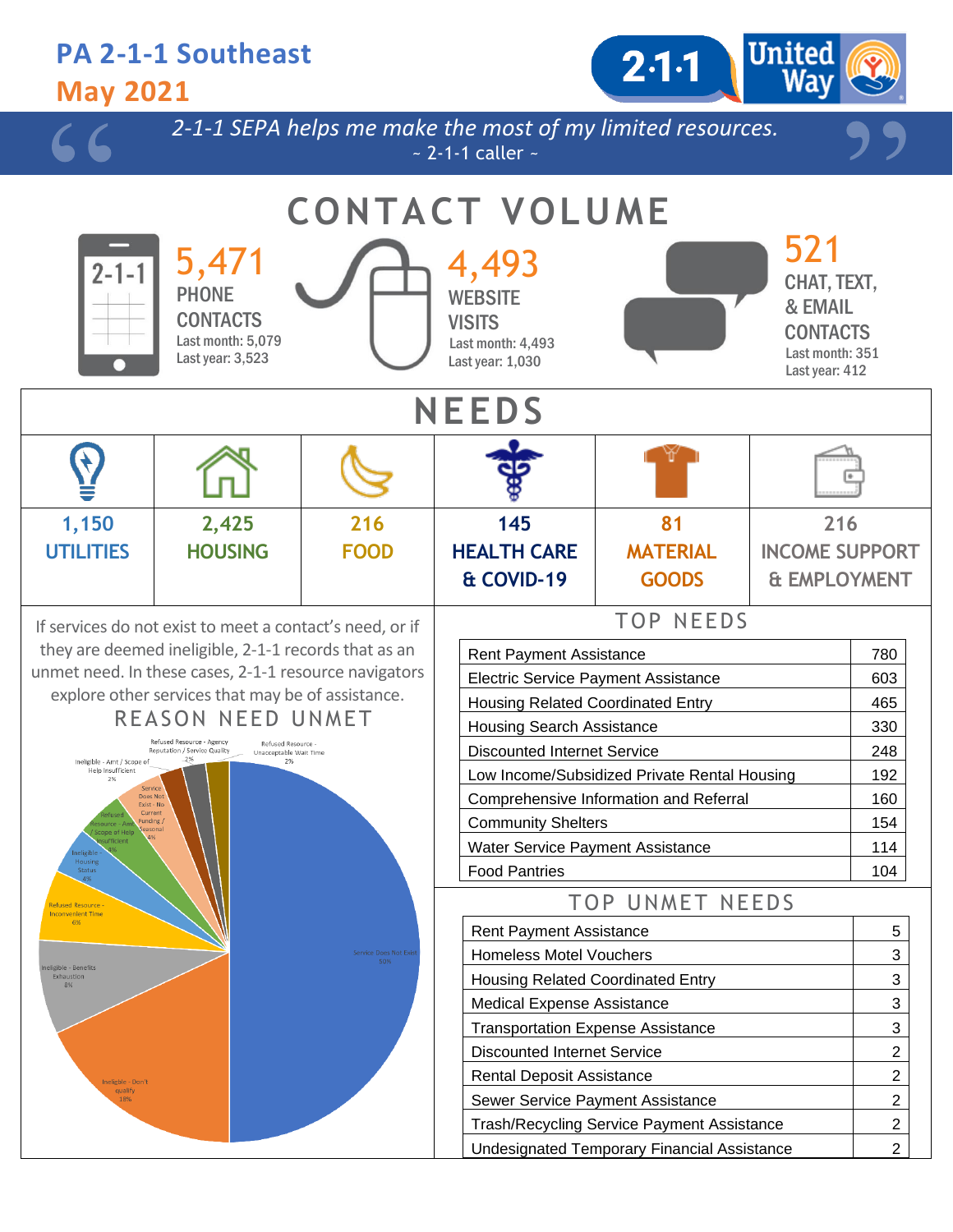## **PA 2-1-1 Southeast: May 2021**

## **CONTACTS BY COUNTY**



# **DEMOGRAPHICS**



### 0 200 400 600 800 Under 25 25-34 35-44 45-54 55-64 65-74 75-84 85 amd Over

| Zip   | Count | Zip   | Count |
|-------|-------|-------|-------|
| 19320 | 600   | 19143 | 58    |
| 19401 | 331   | 19124 | 57    |
| 19464 | 193   | 19134 | 56    |
| 19382 | 117   | 19132 | 55    |
| 19460 | 116   | 19406 | 55    |
| 19380 | 97    | 19140 | 54    |
| 19335 | 96    | 19013 | 51    |
| 19403 | 63    | 19121 | 49    |
| 19365 | 61    | 19090 | 46    |
| 19355 | 59    | 19446 | 46    |

## **TOP REFERRALS**

| Saint Vincent DePaul Society - Rent and Utility Assistance                                 |  |  |
|--------------------------------------------------------------------------------------------|--|--|
| Chester County Emergency Rent and Utilities Assistance Program (ERAP)                      |  |  |
| PA Housing Search Website                                                                  |  |  |
| PHLconnectED                                                                               |  |  |
| City of Philadelphia - Covid-19 Emergency Rent Assistance Program (ERAP)                   |  |  |
| Catholic Social Services - Rent, Mortgage and Utility Assistance                           |  |  |
| Your Way Home - Coordinated Shelter Entry and Additional Services - Montgomery; Norristown |  |  |
| <b>Chester County Coordinated Entry Line</b>                                               |  |  |
| PECO - Matching Energy Assistance Fund (MEAF)                                              |  |  |
| Utility Emergency Services Fund - Utility Emergency Grants                                 |  |  |